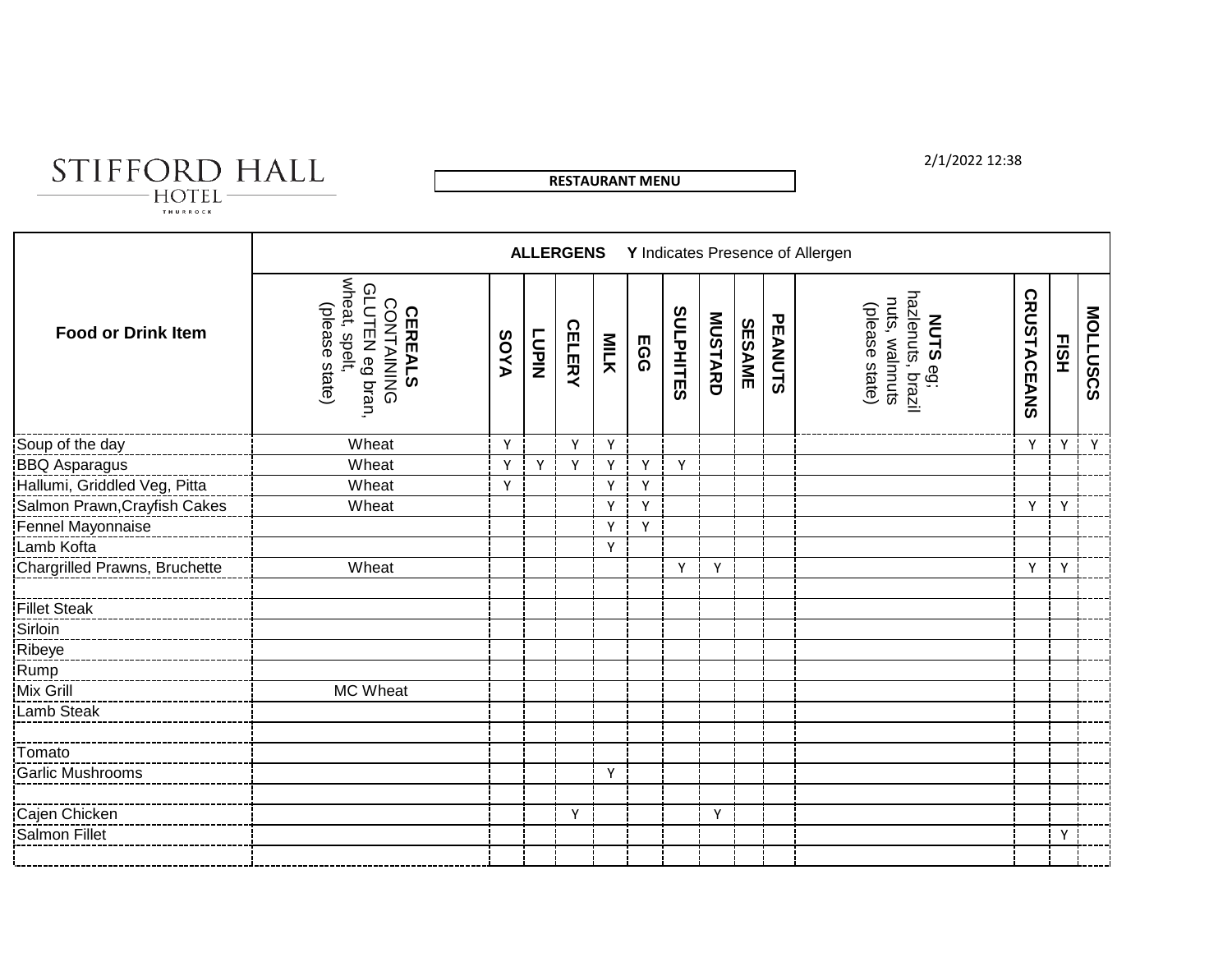STIFFORD HALL  $-HOTEL -$ 

Г

**RESTAURANT MENU (cont)**

2/1/2022 12:38

|                           |                                                                                    |             |              |               |      |     |           |         |        |         | <b>ALLERGENS</b> Y Indicates Presence of Allergen                 |                    |          |                 |
|---------------------------|------------------------------------------------------------------------------------|-------------|--------------|---------------|------|-----|-----------|---------|--------|---------|-------------------------------------------------------------------|--------------------|----------|-----------------|
| <b>Food or Drink Item</b> | CONTAINING<br>GLUTEN eg bran,<br>wheat, spelt,<br>(please state)<br><b>CEREALS</b> | <b>AYOS</b> | <b>LUPIN</b> | <b>CELERY</b> | MILK | EGG | SULPHITES | MUSTARD | SESAME | PEANUTS | NUTS eg;<br>hazlenuts, brazil<br>nuts, walnnuts<br>(please state) | <b>CRUSTACEANS</b> | Е<br>ЕЗН | <b>MOLLUSCS</b> |
| Superfood Salad           | Wheat                                                                              | Y           |              |               | Y    |     |           | Y       |        |         |                                                                   |                    |          |                 |
| Fusilie                   |                                                                                    | Υ           |              |               | Y    |     | Y         |         |        |         |                                                                   |                    |          |                 |
| Peppercorn                | Wheat                                                                              | Y           |              |               | Y    |     |           |         |        |         |                                                                   |                    |          |                 |
| Diane                     | Wheat                                                                              | Y           |              |               | Y    |     |           | Y       |        |         |                                                                   |                    |          |                 |
| Garlic Butter             |                                                                                    |             |              |               | Y    |     |           |         |        |         |                                                                   |                    |          |                 |
| Red Wine Mushroom         | Wheat                                                                              | Y           |              |               |      |     | Y         |         |        |         |                                                                   |                    |          |                 |
| Dolphinoise               |                                                                                    |             |              |               | Y    |     |           |         |        |         |                                                                   |                    |          |                 |
| Onion Rings               | <b>Wheat Barley</b>                                                                |             |              |               |      |     |           |         |        |         |                                                                   |                    |          |                 |
| Garlic Bread              | Wheat                                                                              |             |              |               | Y    | Y   |           |         |        |         |                                                                   |                    |          |                 |
| <b>Chunky Chips</b>       |                                                                                    |             |              |               |      |     |           |         |        |         |                                                                   |                    |          |                 |
| <b>Sweet Potato Fries</b> |                                                                                    |             |              |               |      |     |           |         |        |         |                                                                   |                    |          |                 |
| Fries                     |                                                                                    |             |              |               |      |     |           |         |        |         |                                                                   |                    |          |                 |
|                           |                                                                                    |             |              |               |      |     |           |         |        |         |                                                                   |                    |          |                 |
| Roast Breast Of Duck      |                                                                                    |             |              |               | Y    |     |           |         |        |         |                                                                   |                    |          |                 |
| Blackcurrant Reduction    |                                                                                    |             |              |               |      |     | Y         |         |        |         |                                                                   |                    |          |                 |
| Beef Fillet Medallions    | Wheat                                                                              | Y           |              |               | Y    |     |           |         |        |         |                                                                   |                    |          |                 |
|                           |                                                                                    |             |              |               |      |     |           |         |        |         |                                                                   |                    |          |                 |
|                           |                                                                                    |             |              |               |      |     |           |         |        |         |                                                                   |                    |          |                 |
|                           |                                                                                    |             |              |               |      |     |           |         |        |         |                                                                   |                    |          |                 |
|                           |                                                                                    |             |              |               |      |     |           |         |        |         |                                                                   |                    |          |                 |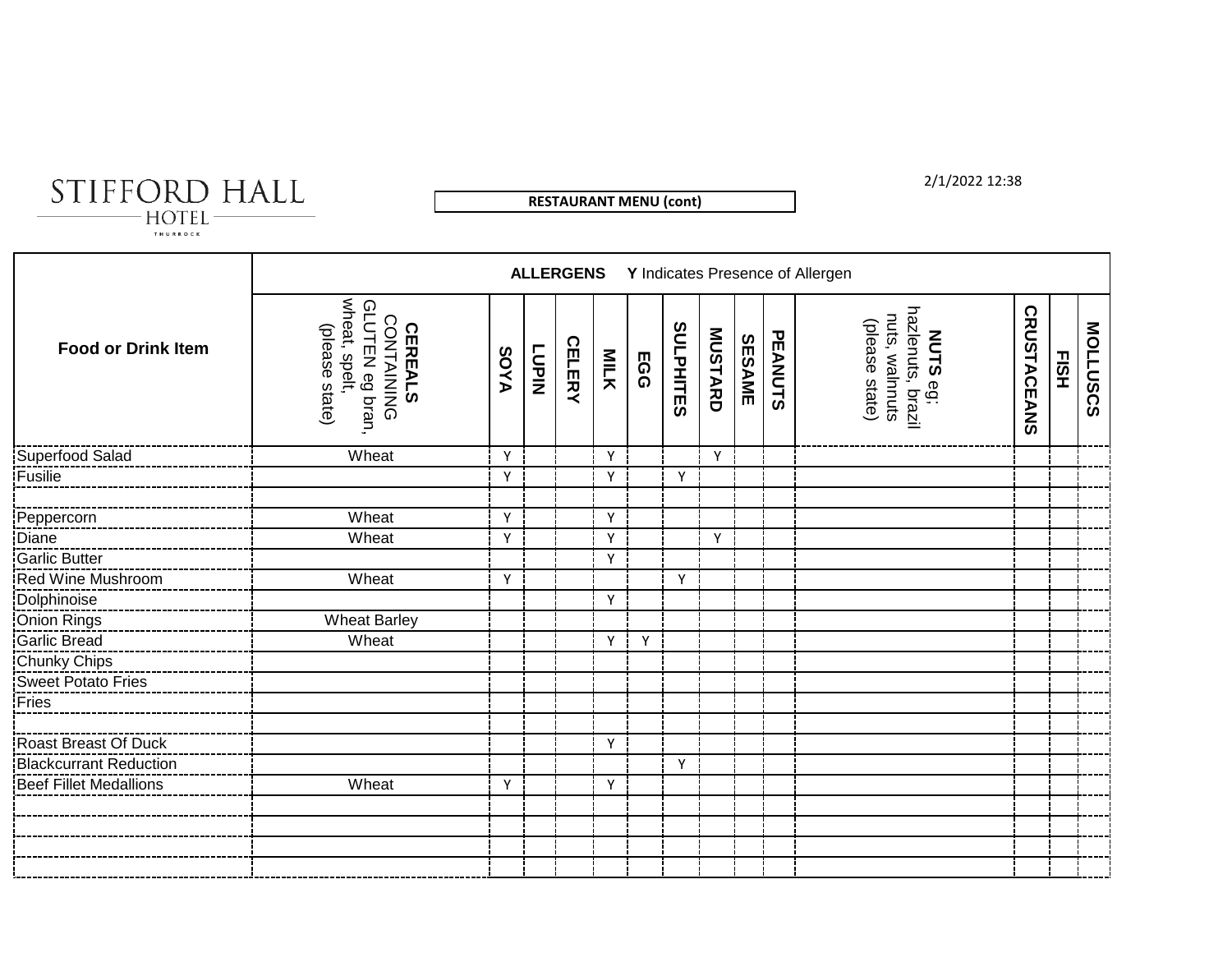STIFFORD HALL  $-HOTEL -$ 

**RESTAURANT MENU (cont)**

2/1/2022 12:38

|                             |                                                                                                     |              |              |               |              |              |                  |              |               |         | <b>ALLERGENS</b> Y Indicates Presence of Allergen                                |                    |             |          |
|-----------------------------|-----------------------------------------------------------------------------------------------------|--------------|--------------|---------------|--------------|--------------|------------------|--------------|---------------|---------|----------------------------------------------------------------------------------|--------------------|-------------|----------|
| <b>Food or Drink Item</b>   | wheat,<br>ဝှ<br>(please state)<br>UTEN eg bran<br><b>CEREAL</b><br>ONTAINING<br>spelt,<br><b>co</b> | <b>AYOS</b>  | <b>LUPIN</b> | <b>CELERY</b> | <b>MILK</b>  | <b>EGG</b>   | <b>SULPHITES</b> | MUSTARD      | <b>SESAME</b> | PEANUTS | hazlenuts,<br>nuts, walnnuts<br>(please state)<br><b>NUTS</b><br>eg;<br>, brazil | <b>CRUSTACEANS</b> | <b>FISH</b> | MOLLUSCS |
| Lamb Cutlet                 | Wheat                                                                                               | $\mathsf{v}$ |              |               | $\checkmark$ | $\mathsf{v}$ | $\mathsf{v}$     |              |               |         |                                                                                  |                    |             |          |
| Crispy Pork Belly           |                                                                                                     |              |              |               |              |              |                  | ٧            |               |         |                                                                                  |                    |             |          |
| Seared Plaice               |                                                                                                     |              |              |               |              |              |                  |              |               |         |                                                                                  |                    |             |          |
| Corn Fed Chicken            |                                                                                                     |              |              | Y             | Y            |              |                  |              |               |         |                                                                                  |                    |             |          |
| Salmon & Prawn Linguine     |                                                                                                     |              |              |               |              |              |                  |              |               |         |                                                                                  |                    |             |          |
| Old Delhi Style butter Chix |                                                                                                     | $\checkmark$ |              | $\checkmark$  | $\mathsf{v}$ |              | $\vee$           | $\mathsf{v}$ |               |         |                                                                                  |                    |             |          |
| Mango Parfait               |                                                                                                     |              |              |               | $\mathsf{v}$ | $\mathbf v$  |                  |              |               |         |                                                                                  |                    |             |          |
| Sticky Toffee Pudding       | Wheat                                                                                               |              |              |               | v            | N            |                  |              | Y             | Y       | May contain nuts                                                                 |                    |             |          |
| Summer Triffle              |                                                                                                     |              |              |               | Y            | $\checkmark$ |                  |              |               |         |                                                                                  |                    |             |          |
| Homemade Sorbet             |                                                                                                     |              |              |               |              |              |                  |              |               |         |                                                                                  |                    |             |          |
| Cheese & Biscuits           | Wheat                                                                                               |              |              | v             | Y            |              | Υ                |              |               |         |                                                                                  |                    |             |          |
|                             |                                                                                                     |              |              |               |              |              |                  |              |               |         |                                                                                  |                    |             |          |

| STIFFORD HALL<br><b>HOTEL</b><br>THURROCK |                 |                  | <b>BAR &amp; LOUNGE MENU</b> |                                  |     | 2/1/2022 12:38 |
|-------------------------------------------|-----------------|------------------|------------------------------|----------------------------------|-----|----------------|
|                                           |                 | <b>ALLERGENS</b> |                              | Y Indicates Presence of Allergen |     |                |
|                                           | $\leq$ $\Omega$ |                  |                              |                                  | – ਤ | ດ              |
|                                           |                 |                  |                              |                                  |     |                |
|                                           |                 |                  |                              |                                  |     |                |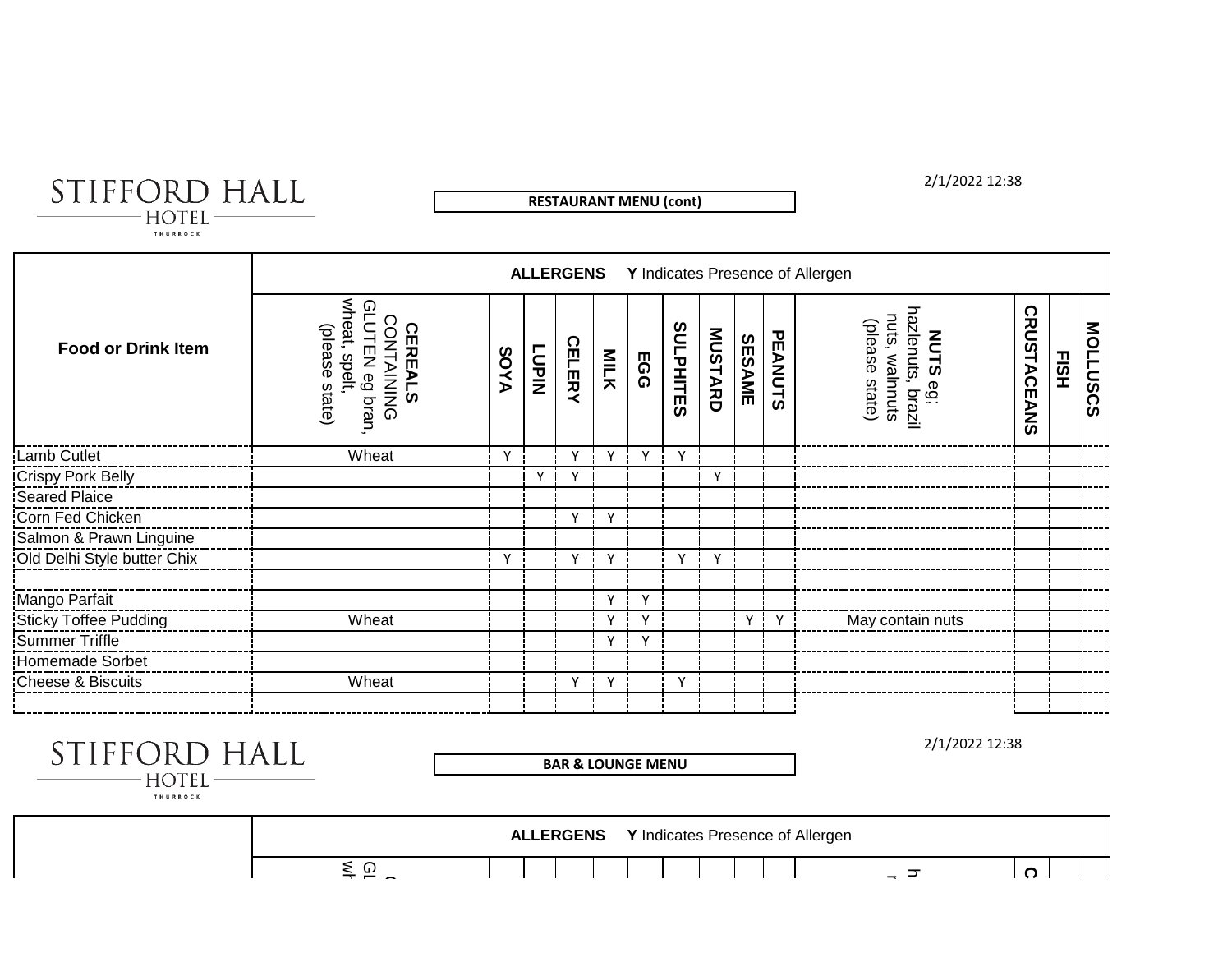| <b>Food or Drink Item</b>                     | CONTAINING<br>eat, spelt,<br>(please state)<br>UTEN eg bran,<br><b>CEREALS</b> | AYOS | NIJ<br>NIJ | <b>CELERY</b> | MILK         | <b>EGG</b>   | <b>SULPHITES</b> | MUSTARD | <b>SESAME</b> | PEANUTS | <b>NUTS</b> eg;<br>azlenuts, brazil<br><sup>nuts,</sup> walnnuts<br>(please state) | <b>RUSTACEANS</b> | EISH | <b>MOLLUSCS</b> |
|-----------------------------------------------|--------------------------------------------------------------------------------|------|------------|---------------|--------------|--------------|------------------|---------|---------------|---------|------------------------------------------------------------------------------------|-------------------|------|-----------------|
| Soup of the Day                               | M/C                                                                            |      |            |               |              |              |                  |         |               |         |                                                                                    |                   |      |                 |
| Brioche                                       | Wheat                                                                          |      |            |               | $\mathsf{v}$ | Y            |                  |         |               |         |                                                                                    |                   |      |                 |
| Chicken, Avocado Bacon                        | Wheat                                                                          | Y    |            |               |              |              |                  | Y       |               |         |                                                                                    |                   |      |                 |
| Club Sandwich                                 | Wheat                                                                          | Y    |            |               |              |              |                  | Υ       |               |         |                                                                                    |                   |      |                 |
| <b>BLT</b><br>BLT<br>Steak and Onion Baguette | Wheat                                                                          | Y    |            |               |              | $\mathsf{v}$ |                  |         |               |         |                                                                                    |                   |      |                 |
|                                               | Wheat                                                                          | Y    |            |               |              |              |                  | Y       |               |         |                                                                                    |                   |      |                 |
| Traditional Ham and Cheese                    | Wheat                                                                          | Y    |            |               |              | Υ            |                  | Y       |               |         |                                                                                    |                   |      |                 |
| Ploughmans                                    |                                                                                |      |            |               |              |              |                  |         |               |         |                                                                                    |                   |      |                 |
| <b>Classic Caesar Salad</b>                   | Wheat                                                                          | Y    |            |               | $\mathsf{v}$ | Y            |                  |         |               |         |                                                                                    |                   | Y    |                 |
| Classic Pepperoni Pizza                       | Wheat                                                                          |      |            |               | Y            |              |                  | Υ       |               |         |                                                                                    |                   |      |                 |
| Meat Feast Pizza                              | Wheat                                                                          |      |            |               |              |              |                  |         |               |         |                                                                                    |                   |      |                 |
| Margherita Pizza                              | Wheat                                                                          |      |            |               | $\mathsf{v}$ |              |                  |         |               |         | Pinenuts                                                                           |                   |      |                 |
| Mediterranean Pizza                           | Wheat                                                                          |      |            |               | Y            |              |                  |         |               |         |                                                                                    |                   |      |                 |
| Regency Battered Haddock                      | Wheat                                                                          |      |            |               | Y            |              | Y                |         |               |         |                                                                                    |                   | Y    |                 |
| Chicken Tikka Masala                          | Wheat                                                                          |      |            |               | $\checkmark$ |              |                  |         | Y             |         |                                                                                    |                   |      |                 |
| The Proper Burger                             | Wheat / Gluten                                                                 |      |            |               |              | Y            | Y                | Y       |               |         |                                                                                    |                   |      |                 |
| The Smoking Hot Burger                        | Wheat / Gluten                                                                 |      |            |               |              | Y            | Y                | Y       |               |         |                                                                                    |                   |      |                 |
| The Loaded Burger                             | Wheat / Gluten                                                                 |      |            |               |              |              | Υ                | ۷       |               |         |                                                                                    |                   |      |                 |
|                                               |                                                                                |      |            |               |              |              |                  |         |               |         |                                                                                    |                   |      |                 |

| STIFFORD HALL<br><b>HOTEL</b><br>THURROCK |                 |                  | <b>BAR &amp; LOUNGE MENU (cont)</b> | 2/1/2022 12:38 |
|-------------------------------------------|-----------------|------------------|-------------------------------------|----------------|
|                                           |                 | <b>ALLERGENS</b> | Y Indicates Presence of Allergen    |                |
|                                           | $\leq$ $\Omega$ |                  |                                     | C.<br>– ਦ      |
|                                           |                 |                  |                                     |                |
|                                           |                 |                  |                                     |                |
|                                           |                 |                  |                                     |                |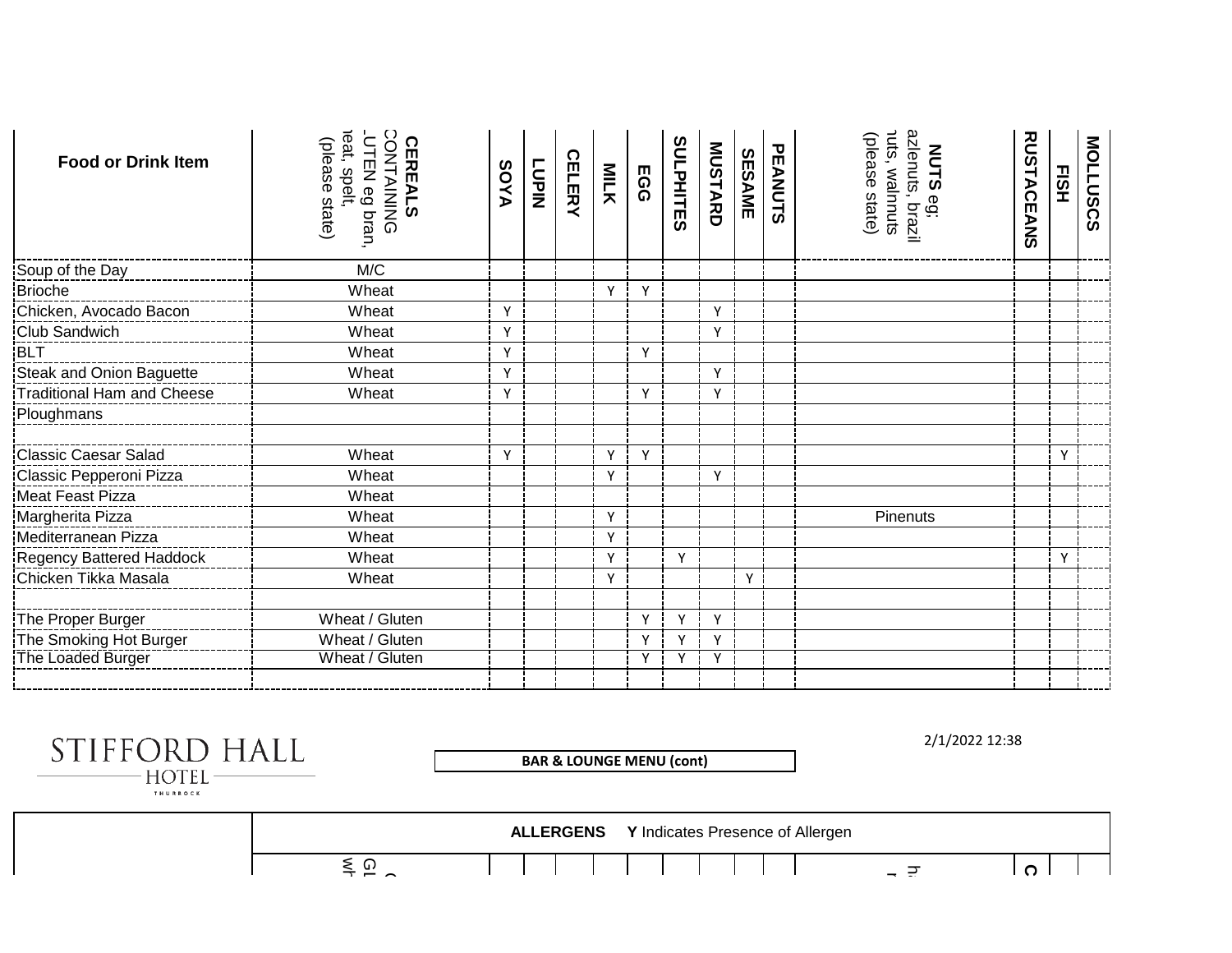| <b>Food or Drink Item</b>          | CONTAINING<br>eat, spelt,<br>UTEN eg bran,<br>(please state)<br><b>CEREALS</b> | <b>AYOS</b> | <b>LUPIN</b> | <b>CELERY</b> | MILK         | <b>EGG</b> | <b>SULPHITES</b> | <b>MUSTARD</b> | <b>SESAME</b> | PEANUTS | <b>NUTS</b> eg;<br>azlenuts, brazil<br>nuts, walnnuts<br>(please state) | <b>RUSTACEANS</b> | EISH | <b>MOLLUSCS</b> |
|------------------------------------|--------------------------------------------------------------------------------|-------------|--------------|---------------|--------------|------------|------------------|----------------|---------------|---------|-------------------------------------------------------------------------|-------------------|------|-----------------|
| <b>Crispy Fried Chicken Burger</b> | Wheat / Gluten                                                                 |             |              |               |              | Υ          | Υ                | Y              |               |         |                                                                         |                   |      |                 |
| <b>Big Rooster Burger</b>          | Wheat / Gluten                                                                 |             |              |               |              | Y          | Y                | Y              |               |         |                                                                         |                   |      |                 |
| Hot Chicken Wing Bucket            | Wheat / Gluten                                                                 |             |              |               |              | Υ          | Y                | Y              |               |         |                                                                         |                   |      |                 |
| Hot Chicken Boneless Bird Bucket   | Wheat / Gluten                                                                 |             |              |               |              | Y          | Y                | Υ              |               |         |                                                                         |                   |      |                 |
| Fries                              |                                                                                |             |              |               |              |            |                  |                |               |         |                                                                         |                   |      |                 |
| Sweet potato Fries                 |                                                                                |             |              |               |              |            |                  |                |               |         |                                                                         |                   |      |                 |
| Garlic Dry rub Fries               |                                                                                |             |              | $\mathsf{v}$  | V            | Y          | Y                | Y              |               |         |                                                                         |                   |      |                 |
| Coleslaw                           |                                                                                | Y           |              |               | $\mathsf{v}$ | Υ          |                  | Y              |               |         |                                                                         |                   |      |                 |
| Large Onion Rings                  | Gluten                                                                         |             |              |               |              |            |                  |                |               |         |                                                                         |                   |      |                 |
| Side Salad                         |                                                                                |             |              |               |              |            |                  | Y              |               |         |                                                                         |                   |      |                 |
|                                    |                                                                                |             |              |               |              |            |                  |                |               |         |                                                                         |                   |      |                 |
|                                    |                                                                                |             |              |               |              |            |                  |                |               |         |                                                                         |                   |      |                 |
|                                    |                                                                                |             |              |               |              |            |                  |                |               |         |                                                                         |                   |      |                 |
|                                    |                                                                                |             |              |               |              |            |                  |                |               |         |                                                                         |                   |      |                 |
|                                    |                                                                                |             |              |               |              |            |                  |                |               |         |                                                                         |                   |      |                 |
|                                    |                                                                                |             |              |               |              |            |                  |                |               |         |                                                                         |                   |      |                 |
|                                    |                                                                                |             |              |               |              |            |                  |                |               |         |                                                                         |                   |      |                 |
|                                    |                                                                                |             |              |               |              |            |                  |                |               |         |                                                                         |                   |      |                 |
|                                    |                                                                                |             |              |               |              |            |                  |                |               |         |                                                                         |                   |      |                 |

STIFFORD HALL  $-HOTEL -$ 

2/1/2022 12:38



**BREAKFAST**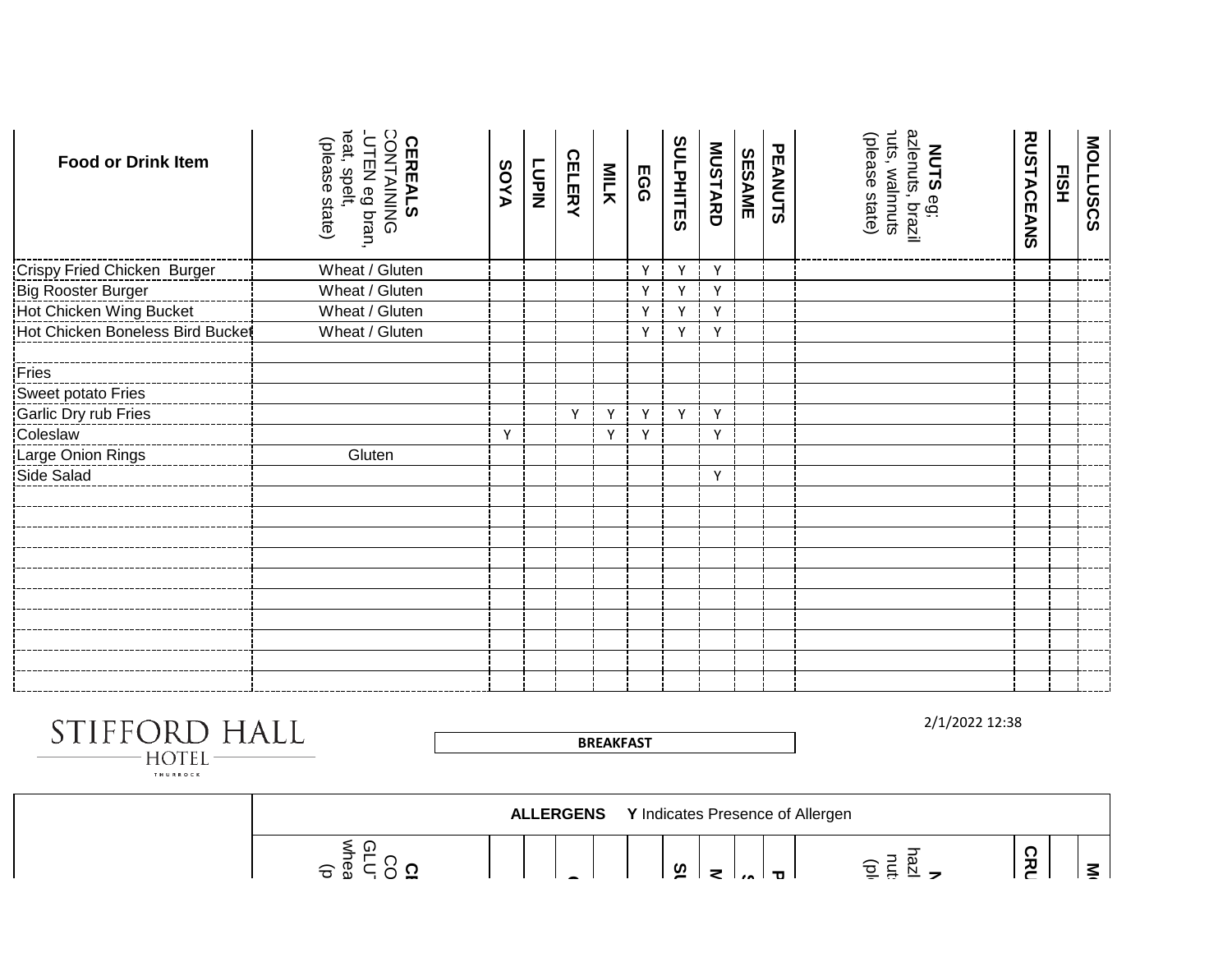| <b>Food or Drink Item</b>       | EREALS<br>INTAINING<br>TEN eg bran,<br>it, spelt,<br>ease state) | <b>AYOS</b> | NIJO<br>I | CELERY | MILK | <b>EGG</b> | JLPHITES | <b>IUSTARD</b> | <b>SESAME</b> | <b>EANUTS</b> | IUTS eg;<br>enuts, brazil<br>s, walnnuts<br>ease state) | STACEANS | <b>FISH</b> | <b>SCRIPSCS</b> |
|---------------------------------|------------------------------------------------------------------|-------------|-----------|--------|------|------------|----------|----------------|---------------|---------------|---------------------------------------------------------|----------|-------------|-----------------|
| Chilled Orange Juice            |                                                                  |             |           |        |      |            |          |                |               |               |                                                         |          |             |                 |
| Cranberry Juice                 |                                                                  |             |           |        |      |            |          |                |               |               |                                                         |          |             |                 |
| Apple Juice                     |                                                                  |             |           |        |      |            |          |                |               |               |                                                         |          |             |                 |
| Tomato Juice                    |                                                                  |             |           |        |      |            |          |                |               |               |                                                         |          |             |                 |
| <b>Grapefruit Segments</b>      |                                                                  |             |           |        |      |            |          |                |               |               |                                                         |          |             |                 |
| Orange Segments                 |                                                                  |             |           |        |      |            |          |                |               |               |                                                         |          |             |                 |
| Freshly Cut Fruit               |                                                                  |             |           |        |      |            |          |                |               |               |                                                         |          |             |                 |
| Steeped Prunes                  |                                                                  |             |           |        |      |            |          |                |               |               |                                                         |          |             |                 |
| <b>Dried Fruits</b>             |                                                                  |             |           |        |      |            |          |                |               |               |                                                         |          |             |                 |
| <b>Assorted Muller Yoghurts</b> |                                                                  |             |           |        | Y    | Y          |          |                |               |               |                                                         |          |             |                 |
| Brown & White Rolls             | Wheat / Gluten                                                   |             |           |        |      |            |          |                |               |               |                                                         |          |             |                 |
| Croisants                       | Wheat / Gluten                                                   |             |           |        |      |            |          |                |               |               |                                                         |          |             |                 |
| Pan Au Chocolate                | Wheat / Gluten                                                   | Y           |           |        |      |            |          |                |               | Y             |                                                         |          |             |                 |
| Brown & White Toast             | Wheat / Gluten                                                   |             |           |        |      |            |          |                |               |               |                                                         |          |             |                 |
| Fruit Jam                       |                                                                  |             |           |        |      |            |          |                |               |               |                                                         |          |             |                 |
| Marmalades                      |                                                                  |             |           |        |      |            |          |                |               |               |                                                         |          |             |                 |
| Honey                           |                                                                  |             |           |        |      |            |          |                |               |               |                                                         |          |             |                 |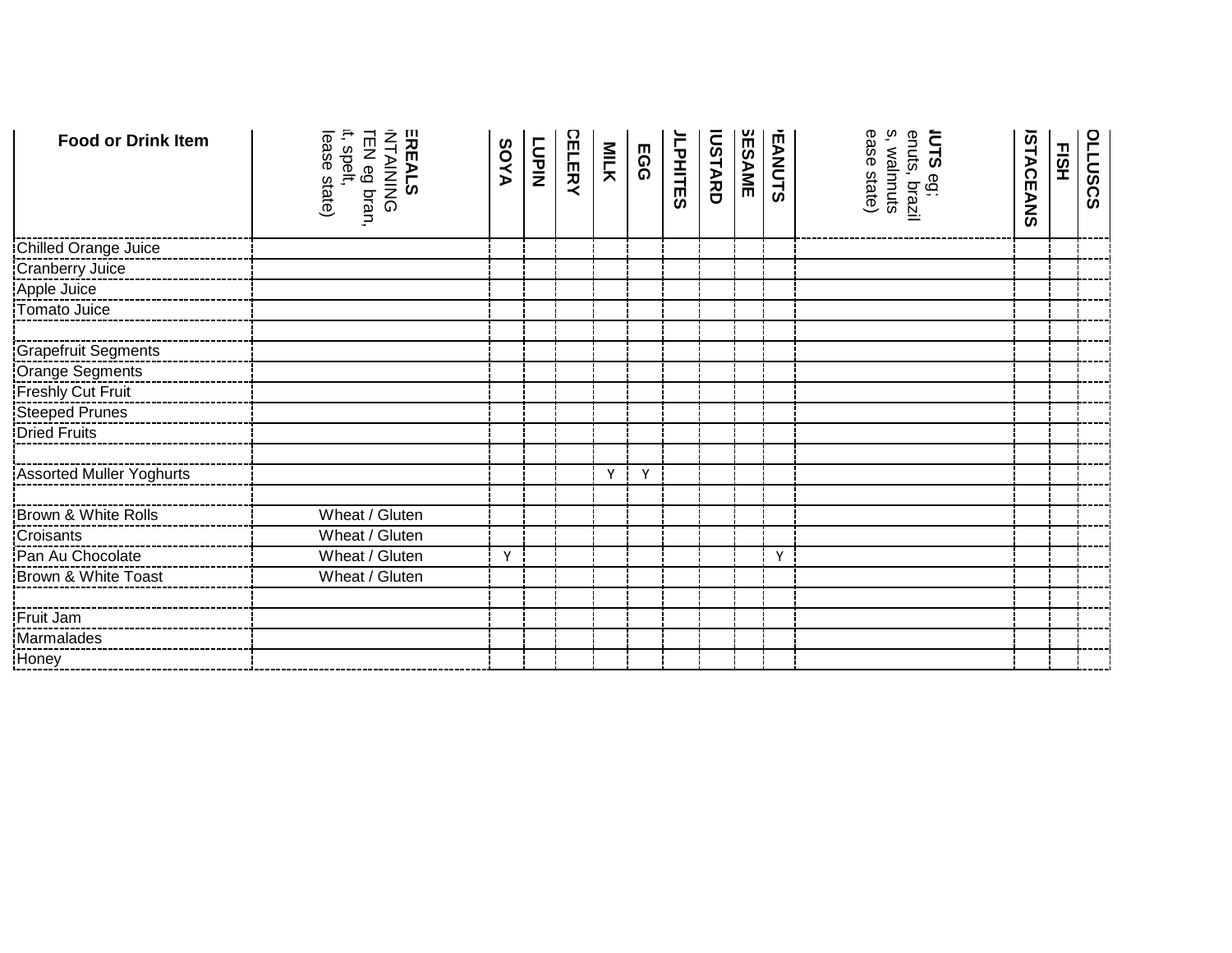

**BREAKFAST (cont)**

### 2/1/2022 12:38

|                                  |                                                                                    |              |              | <b>ALLERGENS</b> |              |            |                  |         |        |         | Y Indicates Presence of Allergen                                         |                    |      |                 |
|----------------------------------|------------------------------------------------------------------------------------|--------------|--------------|------------------|--------------|------------|------------------|---------|--------|---------|--------------------------------------------------------------------------|--------------------|------|-----------------|
| <b>Food or Drink Item</b>        | wheat, spelt,<br>GLUTEN eg bran.<br>CONTAINING<br>(please state)<br><b>CEREALS</b> | <b>AYOS</b>  | <b>TUPIN</b> | <b>CELERY</b>    | <b>MILK</b>  | <b>EGG</b> | <b>SULPHITES</b> | MUSTARD | SESAME | PEANUTS | <b>NUTS</b> eg;<br>hazlenuts, brazil<br>nuts, walnnuts<br>(please state) | <b>CRUSTACEANS</b> | EISH | <b>MOLLUSCS</b> |
| Marmite                          |                                                                                    | Y            |              |                  |              |            | Y                | Y       |        |         |                                                                          |                    |      |                 |
| Flora                            |                                                                                    | Y            |              |                  | Y            | Y          |                  |         |        |         |                                                                          |                    |      |                 |
|                                  |                                                                                    |              |              |                  |              |            |                  |         |        |         |                                                                          |                    |      |                 |
| Eggs                             |                                                                                    |              |              |                  | Y            | Y          |                  |         |        |         |                                                                          |                    |      |                 |
| <b>Grilled Bacon</b>             |                                                                                    |              |              |                  |              |            |                  |         |        |         |                                                                          |                    |      |                 |
| Pork Sausage                     |                                                                                    |              |              |                  | $\mathsf{v}$ | Y          |                  | Y       |        |         |                                                                          |                    |      |                 |
| Sauteed Mushrooms                |                                                                                    |              |              |                  |              |            |                  |         |        |         |                                                                          |                    |      |                 |
| Fresh Tomatoes                   |                                                                                    |              |              |                  |              |            |                  |         |        |         |                                                                          |                    |      |                 |
| Baked Beans                      | Wheat / Gluten                                                                     | $\mathsf{Y}$ |              |                  |              |            | Y                | Y       |        |         |                                                                          |                    |      |                 |
| Hash Browns                      |                                                                                    |              |              |                  |              |            |                  |         |        |         |                                                                          |                    |      |                 |
| Black Pudding                    |                                                                                    |              |              |                  |              |            |                  |         |        |         |                                                                          |                    |      |                 |
| Grilled Kippers & Parsley Butter |                                                                                    |              |              |                  | Y            | Y          |                  |         |        |         |                                                                          | Y                  |      |                 |
| Poached Haddock                  |                                                                                    |              |              |                  |              |            |                  | Y       |        |         |                                                                          |                    | Y    |                 |
| Quorn Sausage                    |                                                                                    |              |              |                  |              | Y          | Y                | Y       |        |         |                                                                          |                    |      |                 |
|                                  |                                                                                    |              |              |                  |              |            |                  |         |        |         |                                                                          |                    |      |                 |
| Eggs Benedict                    | Wheat / Gluten                                                                     | Y            |              |                  | Υ            | Y          | Y                | Y       |        |         |                                                                          |                    |      |                 |
| Smoked Salmon & Sc Egg           | Wheat / Gluten                                                                     |              |              |                  | Υ            | Y          |                  |         |        |         |                                                                          |                    | Y    |                 |
|                                  |                                                                                    |              |              |                  |              |            |                  |         |        |         |                                                                          |                    |      |                 |
|                                  |                                                                                    |              |              |                  |              |            |                  |         |        |         |                                                                          |                    |      |                 |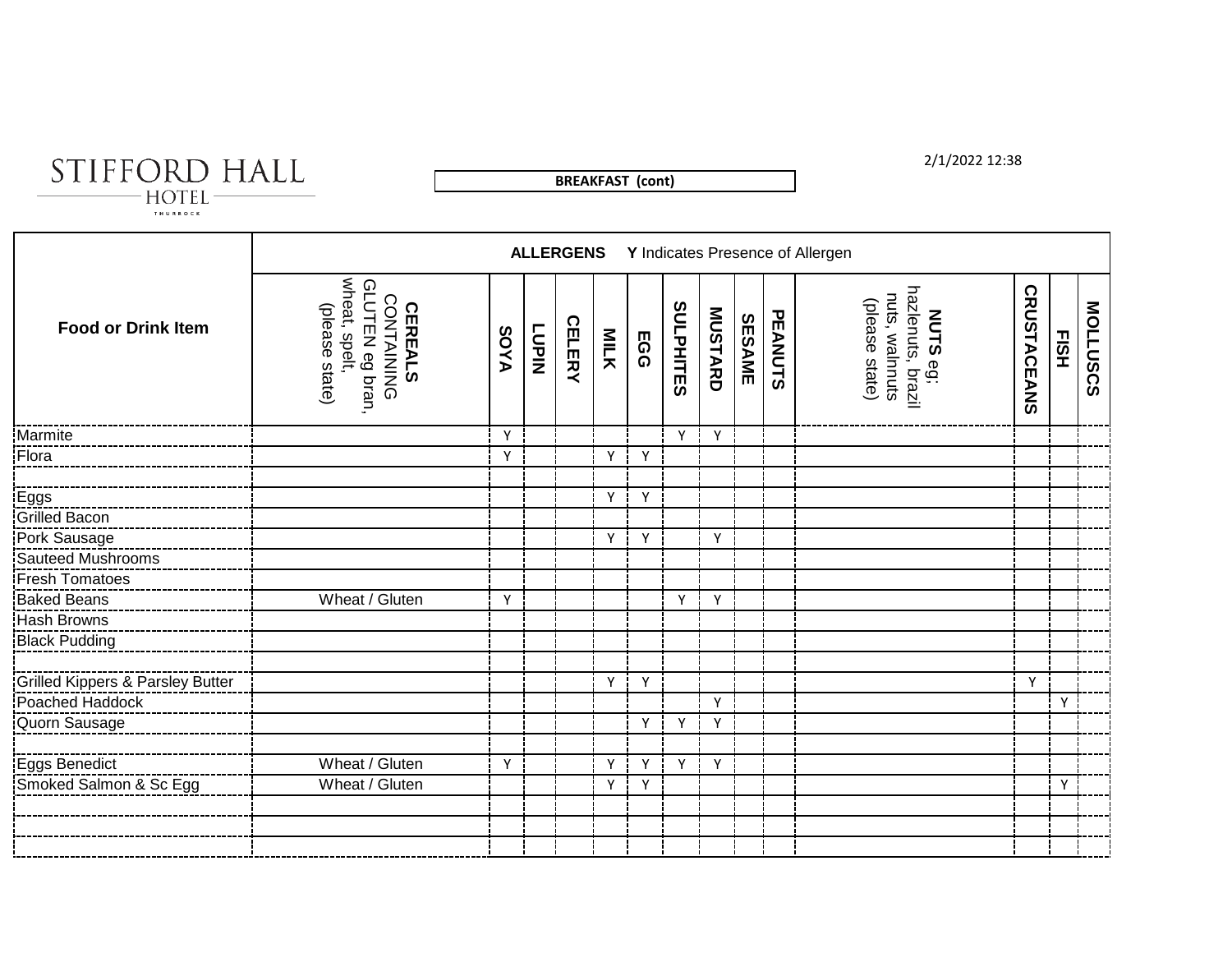# STIFFORD HALL

**CONFERENCE**

### 2/1/2022 12:38

|                           |                                                                                          |             |              | <b>ALLERGENS</b> |              |     |           |                |        |         | Y Indicates Presence of Allergen                                         |                    |      |          |
|---------------------------|------------------------------------------------------------------------------------------|-------------|--------------|------------------|--------------|-----|-----------|----------------|--------|---------|--------------------------------------------------------------------------|--------------------|------|----------|
| <b>Food or Drink Item</b> | wheat, spelt,<br>GLUTEN eg bran<br><b>CONTAINING</b><br>(please state)<br><b>CEREALS</b> | <b>AYOS</b> | <b>NIHOT</b> | <b>CELERY</b>    | <b>MILK</b>  | EGG | SULPHITES | <b>MUSTARD</b> | SESAME | PEANUTS | <b>NUTS</b> eg;<br>hazlenuts, brazil<br>nuts, walnnuts<br>(please state) | <b>CRUSTACEANS</b> | EISH | MOLLUSCS |
| Dainish Pastries          | Wheat . Gluten                                                                           |             |              |                  | Y            | Y   |           |                |        |         |                                                                          |                    |      |          |
| <b>Biscuits</b>           | Wheat . Gluten                                                                           |             |              |                  | Y            | Y   |           |                |        |         |                                                                          |                    |      |          |
| Bacon Roll                | Wheat . Gluten                                                                           |             |              |                  |              |     | Y         | Y              |        |         |                                                                          |                    |      |          |
| Sausage Roll              | Wheat . Gluten                                                                           |             |              |                  |              |     | Y         | Y              |        |         |                                                                          |                    |      |          |
| Tomatoe Sauce             |                                                                                          |             |              |                  |              |     | v         | Y              |        |         |                                                                          |                    |      |          |
| <b>Brown Sauce</b>        |                                                                                          |             |              |                  |              |     | Y         | Y              |        |         |                                                                          |                    |      |          |
| Tortilla Wrap             | Wheat . Gluten                                                                           |             |              |                  | $\mathsf{v}$ |     |           |                |        |         |                                                                          |                    |      |          |
| Beef Salad Sandwich       | Wheat . Gluten                                                                           |             |              |                  | Y            |     |           |                |        |         |                                                                          |                    |      |          |
| Ham Salad Sandwich        | Wheat . Gluten                                                                           |             |              |                  | Y            |     |           |                |        |         |                                                                          |                    |      |          |
| Turkey Salad Sandwich     | Wheat . Gluten                                                                           |             |              |                  | Y            |     |           |                |        |         |                                                                          |                    |      |          |
| Cajun Chicken Wrap        | Wheat . Gluten                                                                           |             |              | Y                | Y            |     |           |                |        |         |                                                                          |                    |      |          |
| Chilli Chicken Wrap       | Wheat . Gluten                                                                           |             |              |                  | Y            |     | Y         | Y              |        |         |                                                                          |                    |      |          |
| Chill Veg Wrap            | Wheat . Gluten                                                                           |             |              |                  | Y            |     | Y         | Y              |        |         |                                                                          |                    |      |          |
| Egg Mayo Wrap             | Wheat . Gluten                                                                           |             |              |                  | Y            | Y   |           |                |        |         |                                                                          |                    |      |          |
|                           |                                                                                          |             |              |                  |              |     |           |                |        |         |                                                                          |                    |      |          |
| Garden Salad              |                                                                                          |             |              |                  |              |     |           |                |        |         |                                                                          |                    |      |          |
| French Dressing           |                                                                                          |             |              |                  |              |     |           |                |        |         |                                                                          |                    |      |          |
| Potatoe Wedges            |                                                                                          |             |              |                  |              |     |           |                |        |         |                                                                          |                    |      |          |
| Fries                     |                                                                                          |             |              |                  |              |     |           |                |        |         |                                                                          |                    |      |          |
|                           |                                                                                          |             |              |                  |              |     |           |                |        |         |                                                                          |                    |      |          |
|                           |                                                                                          |             |              |                  |              |     |           |                |        |         |                                                                          |                    |      |          |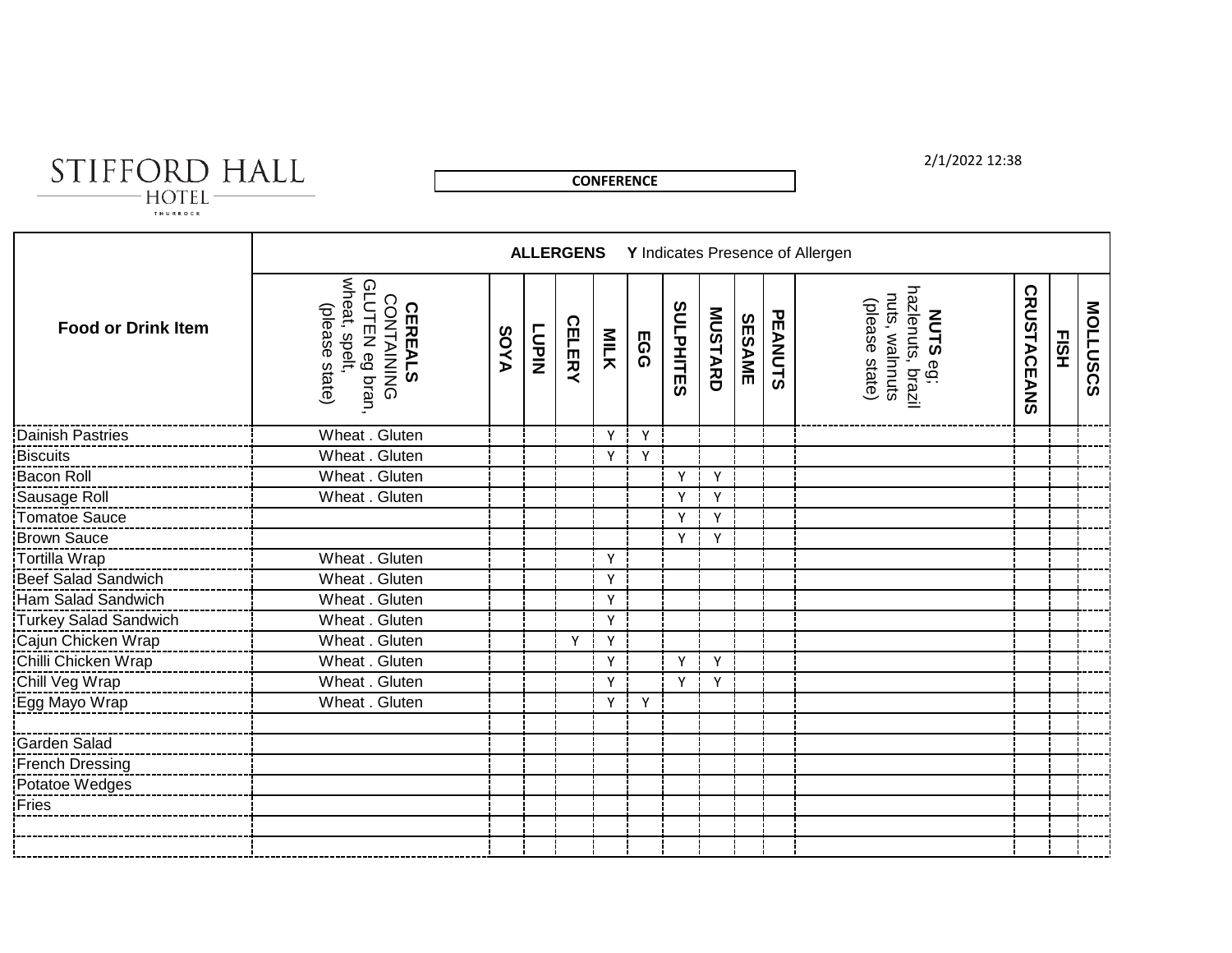# STIFFORD HALL

**CONFERENCE (cont)**

### 2/1/2022 12:38

|                                   |                                                                                         |             |              | <b>ALLERGENS</b> |              |            |                  |                |               |         | Y Indicates Presence of Allergen                                         |                    |      |          |
|-----------------------------------|-----------------------------------------------------------------------------------------|-------------|--------------|------------------|--------------|------------|------------------|----------------|---------------|---------|--------------------------------------------------------------------------|--------------------|------|----------|
| <b>Food or Drink Item</b>         | wheat, spelt<br>GLUTEN eg bran<br><b>CONTAINING</b><br>(please state)<br><b>CEREALS</b> | <b>AYOS</b> | <b>LUPIN</b> | <b>CELERY</b>    | <b>MILK</b>  | <b>EGG</b> | <b>SULPHITES</b> | <b>MUSTARD</b> | <b>SESAME</b> | PEANUTS | <b>NUTS</b> eg;<br>hazlenuts, brazil<br>nuts, walnnuts<br>(please state) | <b>CRUSTACEANS</b> | EISH | MOLLUSCS |
| <b>Fox's Mints</b>                |                                                                                         |             |              |                  |              |            | Y                |                |               |         |                                                                          |                    |      |          |
| Fox's Fruit                       |                                                                                         |             |              |                  |              |            | Y                |                |               |         |                                                                          |                    |      |          |
| <b>Digestive Biscuits</b>         | Wheat / Oatmeal                                                                         |             |              |                  | v            | Υ          |                  |                | Y             |         | May Contain Nuts                                                         |                    |      |          |
| <b>Rich Highland Sorties</b>      | Wheat / Oatmeal                                                                         |             |              |                  | Y            | Y          |                  |                | Y             |         | May Contain Nuts                                                         |                    |      |          |
| Milk Chocolate Digestive          | Wheat / Oatmeal                                                                         | Y           |              |                  | Y            | Y          |                  |                | Y             |         | May Contain Nuts                                                         |                    |      |          |
| <b>Fruit Shortcake Biscuits</b>   | Wheat / Oatmeal                                                                         |             |              |                  |              | Y          |                  |                | Y             |         | May Contain Nuts                                                         |                    |      |          |
| <b>Chocolate Crumble Biscuits</b> | Wheat / Oatmeal                                                                         | Y           |              |                  |              | Y          |                  |                | Y             |         | May Contain Nuts                                                         |                    |      |          |
| <b>Shortcake Biscuits</b>         | Wheat / Oatmeal                                                                         |             |              |                  |              | Y          |                  |                | Y             |         | May Contain Nuts                                                         |                    |      |          |
| <b>Bourbon Creams</b>             | Wheat / Oatmeal                                                                         |             |              |                  |              | Y          |                  |                | Υ             |         | May Contain Nuts                                                         |                    |      |          |
| <b>Sugared Jam Rings</b>          | Wheat / Oatmeal                                                                         |             |              |                  | Y            | Y          |                  |                | Y             |         | May Contain Nuts                                                         |                    |      |          |
| Rosemary Vanilla Creams           | Wheat / Oatmeal                                                                         |             |              |                  | Y            | Υ          |                  |                | Y             |         | May Contain Nuts                                                         |                    |      |          |
| <b>Syrup Creams</b>               | Wheat / Oatmeal                                                                         |             |              |                  | $\checkmark$ | Υ          |                  |                | Y             |         | May Contain Nuts                                                         |                    |      |          |
| <b>Custart Cream</b>              | Wheat / Oatmeal                                                                         |             |              |                  | Y            | Y          |                  |                | Y             |         | May Contain Nuts                                                         |                    |      |          |
| <b>Fudge Brownie Creams</b>       | Wheat / Oatmeal                                                                         |             |              |                  | Y            | Y          |                  |                | Y             |         | May Contain Nuts                                                         |                    |      |          |
| <b>Caramel Slice</b>              | Wheat / Oatmeal                                                                         |             |              |                  | Y            | Υ          |                  |                |               | Y       | <b>Contains Nuts</b>                                                     |                    |      |          |
| Mini Maple Pecan Plait            | Wheat                                                                                   |             |              |                  | Y            | Υ          |                  |                |               |         | <b>Contains Nuts</b>                                                     |                    |      |          |
| Min Raspberry Crowns              | Wheat                                                                                   |             |              |                  | Y            | Y          |                  |                |               |         | <b>Contains Nuts</b>                                                     |                    |      |          |
| Mini Custard Crowns               | Wheat                                                                                   |             |              |                  | Υ            | Y          |                  |                |               |         | <b>Contains Nuts</b>                                                     |                    |      |          |
| Mini Cinamon Swirls               | Wheat                                                                                   |             |              |                  | Y            | Y          |                  |                |               |         |                                                                          |                    |      |          |
| Mini Apple Coronets               | Wheat                                                                                   |             |              |                  |              | Υ          |                  |                |               |         | <b>Contains Nuts</b>                                                     |                    |      |          |
|                                   |                                                                                         |             |              |                  |              |            |                  |                |               |         |                                                                          |                    |      |          |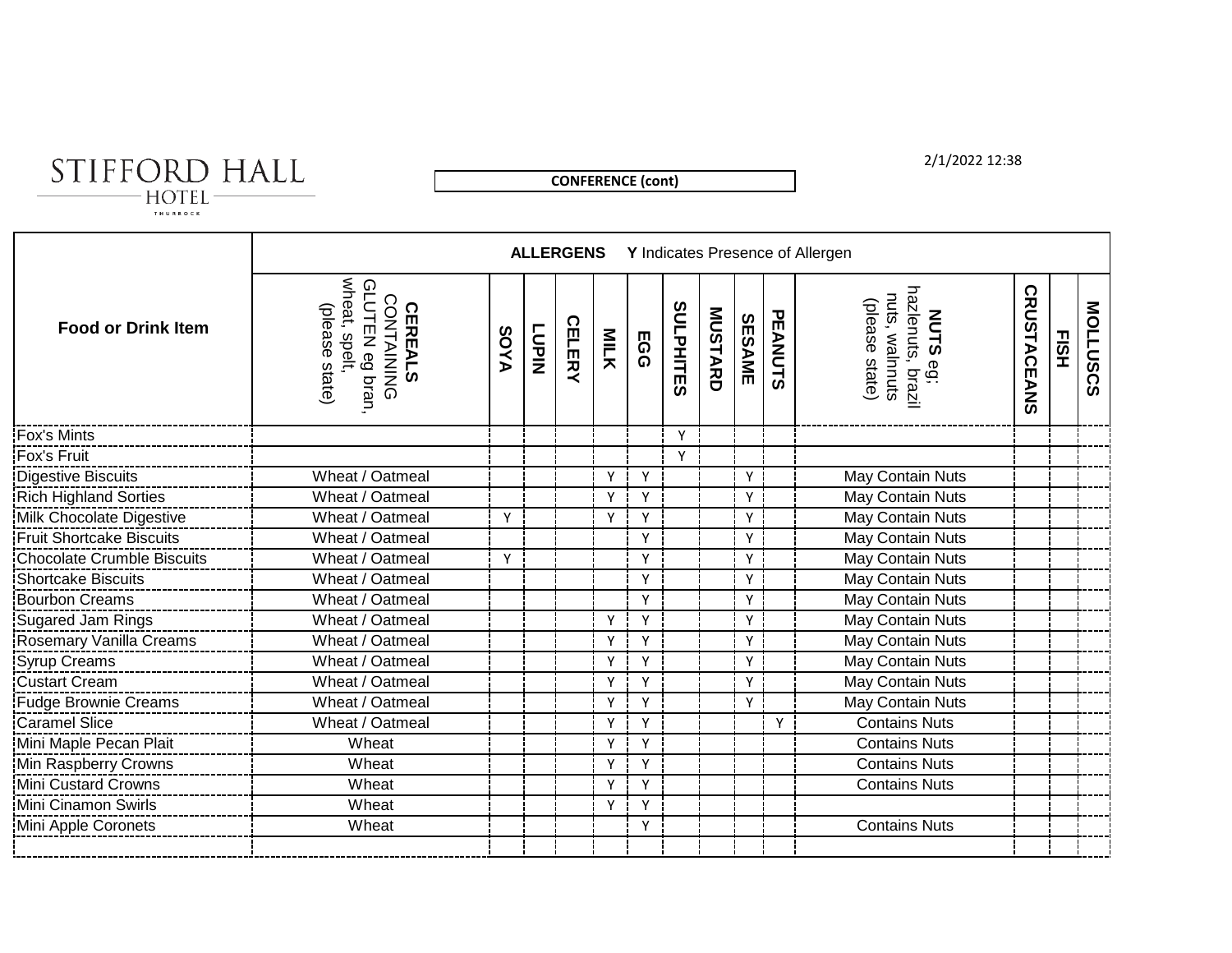

**CHRISTMAS PARTY NIGHT MENU**

2/1/2022 12:38

|                                 |                                                                                  |             |              | <b>ALLERGENS</b> |      |     |                  |                |               |         | Y Indicates Presence of Allergen                                            |                    |      |          |
|---------------------------------|----------------------------------------------------------------------------------|-------------|--------------|------------------|------|-----|------------------|----------------|---------------|---------|-----------------------------------------------------------------------------|--------------------|------|----------|
| <b>Food or Drink Item</b>       | wheat, spelt,<br>GLUTEN eg bran<br>CONTAINING<br>(please state<br><b>CEREALS</b> | <b>SOYA</b> | <b>LUPIN</b> | <b>CELERY</b>    | MILK | EGG | <b>SULPHITES</b> | <b>MUSTARD</b> | <b>SESAME</b> | PEANUTS | hazlenuts, brazil<br>nuts, walnnuts<br>(please state)<br><b>NUTS</b><br>eg: | <b>CRUSTACEANS</b> | EISH | MOLLUSCS |
| Leak & Potato Soup Herb Crouton | Wheat                                                                            |             |              | Y                |      |     |                  |                |               |         |                                                                             |                    |      |          |
| Ham Hock Terrine Piccalili      |                                                                                  | Y           |              | Y                |      |     | Υ                | v              |               |         |                                                                             |                    |      |          |
| Seasonal Melon Mixed Berries    |                                                                                  |             |              |                  |      |     |                  |                |               |         |                                                                             |                    |      |          |
| <b>Traditional Turkey</b>       |                                                                                  |             |              |                  |      |     |                  |                |               |         |                                                                             |                    |      |          |
| Stuffin & Gravy                 | Wheat / Gluton                                                                   | Y           |              | Y                |      | Y   | Y                |                | Υİ            |         | May Contain Nuts                                                            |                    |      |          |
| Roast Beef (gravy)              | Wheat / Gluton                                                                   |             |              | Υ                |      |     | Y                | Y              |               |         | May Contain Nuts                                                            |                    |      |          |
| Salmon En Croute                | Wheat / Gluton                                                                   |             |              |                  | Y    | Y   |                  |                |               |         | <b>Contains Cheese</b>                                                      |                    | Y    |          |
| Veg But & Feta Parcel           | Wheat / Gluton                                                                   |             |              | Y                | Y    | Y   |                  |                |               |         | <b>Contains Cheese</b>                                                      |                    |      |          |
| Individual Christmas Pudding    | Gluton                                                                           | Y           |              |                  | Y    | Y   | Y                |                |               |         | May Contains Nuts                                                           |                    |      |          |
| Intense Dark Chocolate Torte    | Gluton                                                                           | Y           |              |                  | Y    | Y   | Y                |                |               |         | <b>Contains Nuts</b>                                                        |                    |      |          |
| Raspberry Tartlet, coulis cream | Wheat / Gluton                                                                   |             |              |                  | Y    | ۷   | Y                |                |               |         |                                                                             |                    |      |          |
| Mince Pies                      | Wheat / Gluton                                                                   |             |              |                  | Y    | Υ   | Y                |                |               |         | May Contain Nuts                                                            |                    |      |          |
|                                 |                                                                                  |             |              |                  |      |     |                  |                |               |         |                                                                             |                    |      |          |
|                                 |                                                                                  |             |              |                  |      |     |                  |                |               |         |                                                                             |                    |      |          |
|                                 |                                                                                  |             |              |                  |      |     |                  |                |               |         |                                                                             |                    |      |          |
|                                 |                                                                                  |             |              |                  |      |     |                  |                |               |         |                                                                             |                    |      |          |
|                                 |                                                                                  |             |              |                  |      |     |                  |                |               |         |                                                                             |                    |      |          |
|                                 |                                                                                  |             |              |                  |      |     |                  |                |               |         |                                                                             |                    |      |          |
|                                 |                                                                                  |             |              |                  |      |     |                  |                |               |         |                                                                             |                    |      |          |
|                                 |                                                                                  |             |              |                  |      |     |                  |                |               |         |                                                                             |                    |      |          |